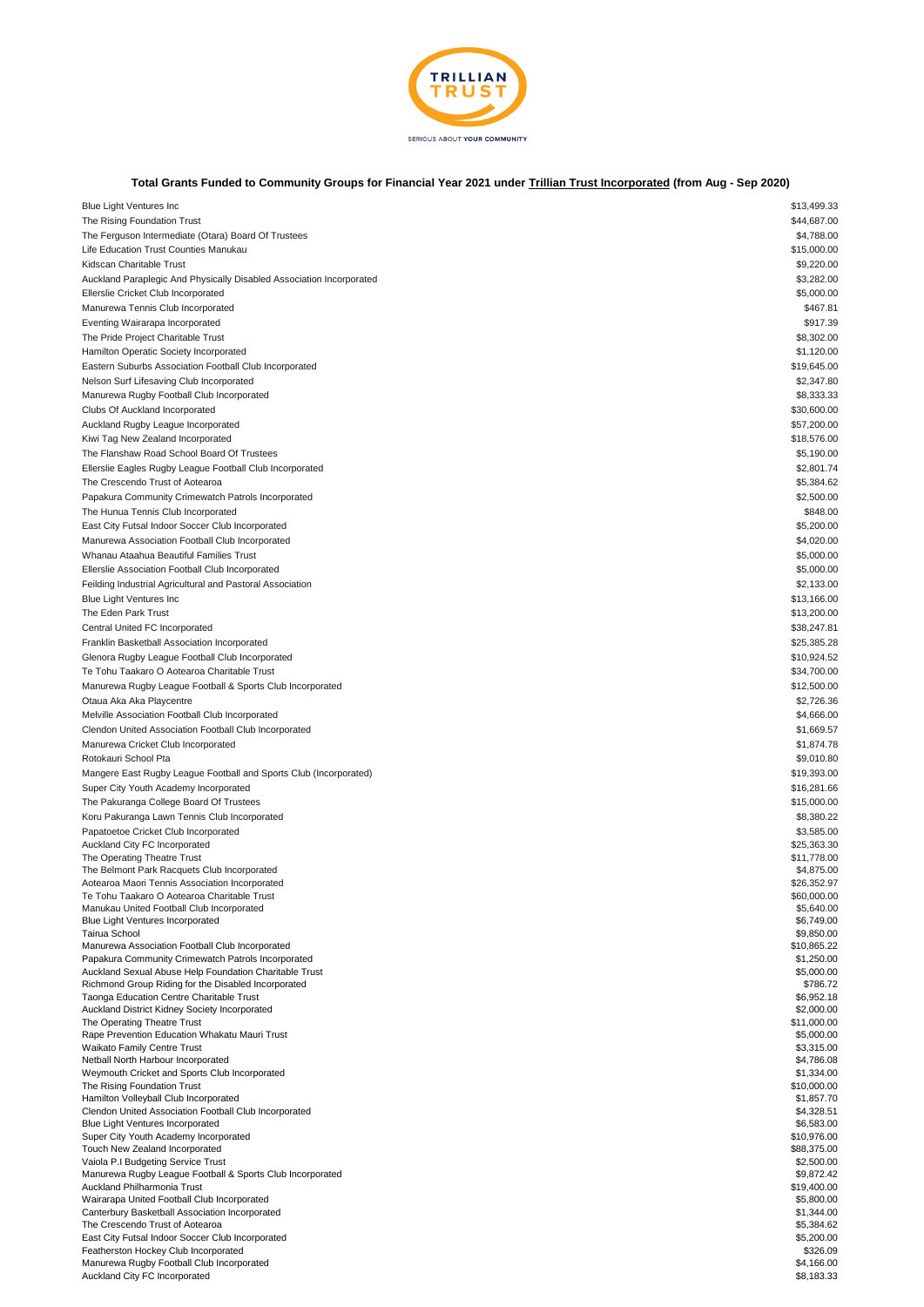| Massey High School                                                      | \$28,705.08    |
|-------------------------------------------------------------------------|----------------|
| Eastern Suburbs Association Football Club Incorporated                  | \$9,080,00     |
| North Harbour Basketball Association Incorporated                       | \$10,000.00    |
| Supreme Sikh Society of New Zealand                                     | \$50,000.00    |
| Carlton/Redcliffs Hockey Club Incorporated                              | \$2,784.00     |
| New Zealand Sikh Games Incorporated                                     | \$36,321,74    |
| Auckland Rugby League Incorporated                                      | \$10,000.00    |
| Central United FC Incorporated                                          | \$26,511.00    |
| Tino Rawa Charitable Trust Board                                        | \$15,000.00    |
| Total Grants Funded to Community Groups under Trillian Trust Inc FY2021 | \$1.087.369.98 |

## **Total Grants Funded to Community Groups for Financial Year 2021 under Trillian Trust Limited (from Oct 2020 - July 2021)**

| <b>Blue Light Ventures Inc</b>                                  | \$13,499.33  |
|-----------------------------------------------------------------|--------------|
| The Funfest Charitable Trust                                    | \$94,940.50  |
| Kidscan Charitable Trust                                        | \$18,440.00  |
|                                                                 | \$5,833,33   |
| Piha Surf Life Saving Club Incorporated                         |              |
| Hamilton Christmas Charitable Trust                             | \$4,000.00   |
| The Friendship House Trust                                      | \$10,000.00  |
| The Operating Theatre Trust                                     | \$14,718.00  |
| Manurewa Association Football Club Incorporated                 | \$17,160.00  |
| Mt Richmond Special School                                      | \$438.00     |
|                                                                 |              |
| Auckland Coastguard Incorporated                                | \$5,833.33   |
| Tairua Surf Life Saving Club Incorporated                       | \$4,250.00   |
| The St Francis Catholic School (Pt Chevalier) Board Of Trustees | \$25,000.00  |
| New Zealand Football Incorporated                               | \$30,000.00  |
| Play It Strange Trust                                           | \$5,000.00   |
| Tino Rawa Charitable Trust Board                                | \$18.114.00  |
|                                                                 |              |
| Counties-Manukau Sports Foundation                              | \$20,868.00  |
| The Leabank School Board Of Trustees                            | \$5,210.20   |
| The Auckland Cricket Association Incorporated                   | \$40,000.00  |
| The Sylvia Park School Board Of Trustees                        | \$2,000.00   |
| Pahiatua Railcar Society Incorporated                           | \$3,000.00   |
|                                                                 |              |
| The All Seasons Community Sports Trust                          | \$8,125.00   |
| Supreme Sikh Society of New Zealand                             | \$50,000.00  |
| <b>Ellerslie Community Arts Trust</b>                           | \$3,192.79   |
| Southern Pioneers Sports Club Incorporated                      | \$6,348.61   |
| Counties Manukau Gymnastics Incorporated                        | \$2,142.25   |
|                                                                 |              |
| The Eden Park Trust                                             | \$6,600.00   |
| Manurewa Tennis Club Incorporated                               | \$13,907.00  |
| Belfast Sports and Community Centre Incorporated                | \$2,250.00   |
| Auckland Rugby League Incorporated                              | \$57,200.00  |
| The Eden Park Trust                                             | \$3,333.33   |
| Blue Light Ventures Inc                                         | \$13,166.00  |
|                                                                 |              |
| Clubs Of Auckland Incorporated                                  | \$25,000.00  |
| The Te Rapa School Board Of Trustees                            | \$2,400.00   |
| Manurewa Business Association Incorporated                      | \$51,639.00  |
| Counties Manukau Cricket Association Incorporated               | \$2,200.00   |
| Nelson Bays Volleyball Incorporated                             | \$3,558.60   |
|                                                                 |              |
| Melville Association Football Club Incorporated                 | \$4,666.66   |
| Manchester House Social Services Society Incorporated           | \$998.00     |
| New Zealand Football Incorporated                               | \$30,000.00  |
| Eastern Suburbs Association Football Club Incorporated          | \$29,741.00  |
| <b>Blue Light Ventures Inc</b>                                  | \$13,166.00  |
|                                                                 | \$3,000.00   |
| Nelson Hockey Association 1993 Incorporated                     |              |
| New Zealand Tag Football Incorporated                           | \$36,742.22  |
| Counties Manukau Softball Association Incorporated              | \$23,129.00  |
| Tino Rawa Charitable Trust Board                                | \$3,312.00   |
| Auckland City FC Incorporated                                   | \$63,216.71  |
| Central United FC Incorporated                                  | \$26,248.25  |
| The Belmont Park Racquets Club Incorporated                     |              |
|                                                                 | \$3,120.00   |
| Supreme Sikh Society of New Zealand                             | \$50,000.00  |
| Fencibles United Association Football Club Incorporated         | \$1,800.00   |
| Super City Youth Academy Incorporated                           | \$20,211.33  |
| The Funfest Charitable Trust                                    | \$168,960.00 |
| Nelson Triathlon & Multisport Club Incorporated                 | \$4,000.00   |
| Piha Surf Life Saving Club Incorporated                         | \$2,554.14   |
|                                                                 |              |
| South Brighton Surf Lifesaving Club Incorporated                | \$1,738.26   |
| The Eden Park Trust                                             | \$6,600.00   |
| Supreme Sikh Society of New Zealand                             | \$50,000.00  |
| Manurewa Rugby Football Club Incorporated                       | \$10,000.00  |
| Canterbury Asthma Society Incorporated                          | \$2,500.00   |
| Auckland Rugby League Incorporated                              | \$30,000.00  |
|                                                                 |              |
| Maori Basketball New Zealand Incorporated                       | \$40,600.00  |
| Woolston Boxing Club Incorporated                               | \$2,000.00   |
| Melville Association Football Club Incorporated                 | \$4,666.66   |
| Pasifika Festival Villages Charitable Trust                     | \$58,620.00  |
| The Ellerslie School Board Of Trustees                          | \$3,350.00   |
| Ellerslie Association Football Club Incorporated                | \$5,000.00   |
|                                                                 |              |
| <b>Blue Light Ventures Inc.</b>                                 | \$13,499.33  |
| The Eden Park Trust                                             | \$4,125.00   |
| The Tairua School Board Of Trustees                             | \$3,457.12   |
| Blue Light Ventures Inc                                         | \$13,499.33  |
| Diabetes New Zealand Incorporated                               | \$2,000.00   |
|                                                                 |              |
| <b>West Auckland Hospice</b>                                    | \$1,800.00   |
| Counties Manukau Kirikiti Association Incorporated              | \$7,000.00   |
| <b>Waikato Community Hospice Trust</b>                          | \$3,476.52   |
| Tairua Rugby and Sports Club Incorporated                       | \$3,860.00   |
| The Crescendo Trust of Aotearoa                                 | \$6,649.00   |
|                                                                 |              |
| Counties Manukau Kirikiti Association Incorporated              | \$2,778.26   |
| New Zealand Football Incorporated                               | \$40,000.00  |
| Saint Albans Shirley Football Club Incorporated                 | \$5,000.00   |
| Clubs Of Auckland Incorporated                                  | \$60,000.00  |
| Eastern Suburbs Association Football Club Incorporated          | \$46,316.33  |
|                                                                 |              |
| Melville Association Football Club Incorporated                 | \$16,999.98  |
| Central United FC Incorporated                                  | \$42,276.75  |
| Auckland City FC Incorporated                                   | \$62,553.00  |
| The Operating Theatre Trust                                     | \$10,000.00  |
| Tino Rawa Charitable Trust Board                                | \$22,000.00  |
|                                                                 |              |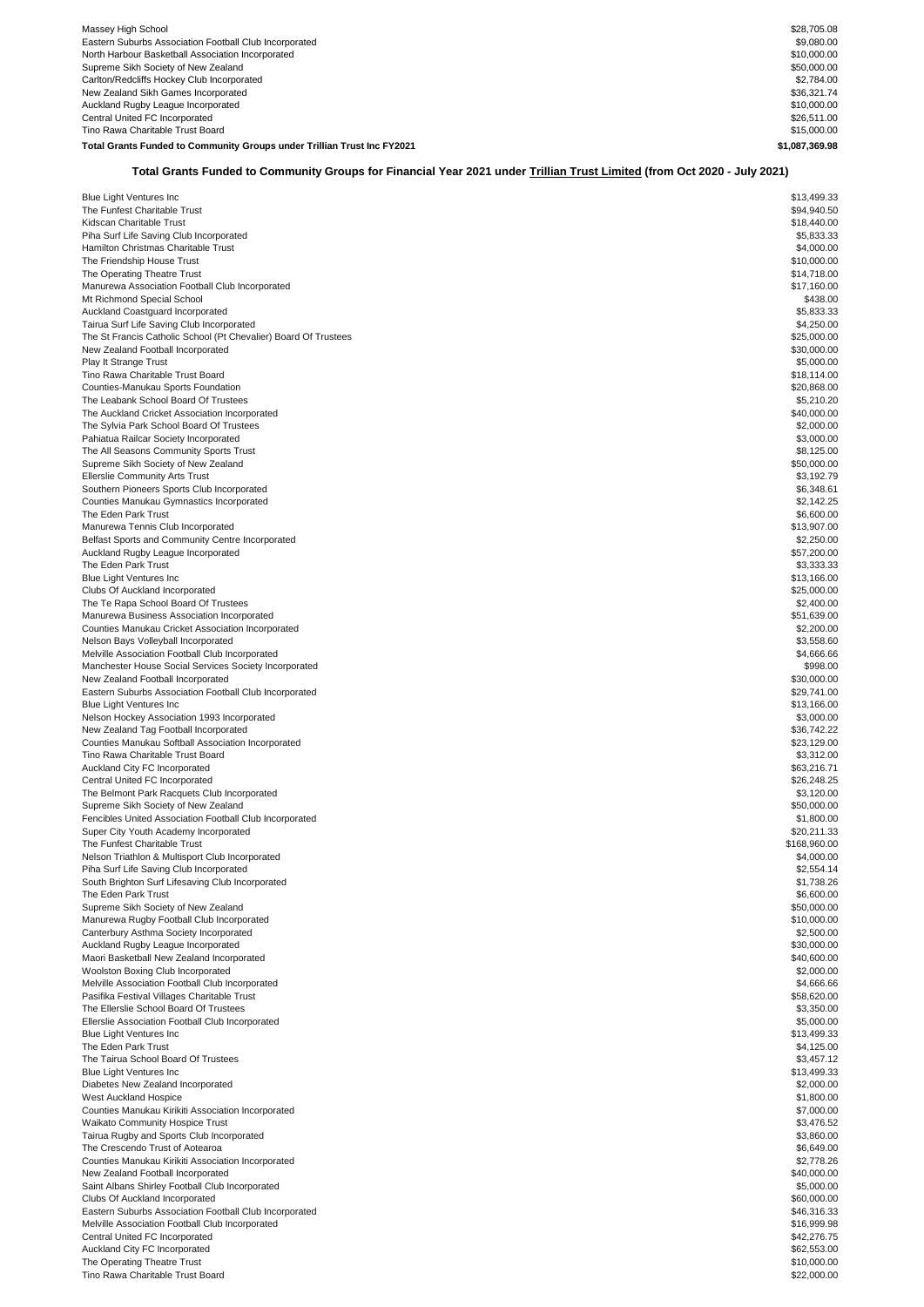| Cambridge Soccer Club Incorporated                                                                                                                                                                                                                                                                                                                                                                                                                                                                                                                                                                                                                                                                                                                                                                                                                                                                                                                                                                                                                                                                                                                                                                                                                                                                 | \$4,807.41  |
|----------------------------------------------------------------------------------------------------------------------------------------------------------------------------------------------------------------------------------------------------------------------------------------------------------------------------------------------------------------------------------------------------------------------------------------------------------------------------------------------------------------------------------------------------------------------------------------------------------------------------------------------------------------------------------------------------------------------------------------------------------------------------------------------------------------------------------------------------------------------------------------------------------------------------------------------------------------------------------------------------------------------------------------------------------------------------------------------------------------------------------------------------------------------------------------------------------------------------------------------------------------------------------------------------|-------------|
| Touch New Zealand Incorporated                                                                                                                                                                                                                                                                                                                                                                                                                                                                                                                                                                                                                                                                                                                                                                                                                                                                                                                                                                                                                                                                                                                                                                                                                                                                     | \$55,723.60 |
| Western Springs Association Football Club Incorporated                                                                                                                                                                                                                                                                                                                                                                                                                                                                                                                                                                                                                                                                                                                                                                                                                                                                                                                                                                                                                                                                                                                                                                                                                                             | \$29,000.00 |
| <b>What Hope Community Trust</b>                                                                                                                                                                                                                                                                                                                                                                                                                                                                                                                                                                                                                                                                                                                                                                                                                                                                                                                                                                                                                                                                                                                                                                                                                                                                   | \$5,000.00  |
| North Harbour Hockey Association Incorporated                                                                                                                                                                                                                                                                                                                                                                                                                                                                                                                                                                                                                                                                                                                                                                                                                                                                                                                                                                                                                                                                                                                                                                                                                                                      | \$18,782.61 |
| Super City Youth Academy Incorporated                                                                                                                                                                                                                                                                                                                                                                                                                                                                                                                                                                                                                                                                                                                                                                                                                                                                                                                                                                                                                                                                                                                                                                                                                                                              | \$22,086.33 |
| Manukau Youth Orchestra Incorporated                                                                                                                                                                                                                                                                                                                                                                                                                                                                                                                                                                                                                                                                                                                                                                                                                                                                                                                                                                                                                                                                                                                                                                                                                                                               | \$10,000.00 |
| Cystic Fibrosis Association of New Zealand                                                                                                                                                                                                                                                                                                                                                                                                                                                                                                                                                                                                                                                                                                                                                                                                                                                                                                                                                                                                                                                                                                                                                                                                                                                         | \$1,778.00  |
| The Auckland Cricket Association Incorporated                                                                                                                                                                                                                                                                                                                                                                                                                                                                                                                                                                                                                                                                                                                                                                                                                                                                                                                                                                                                                                                                                                                                                                                                                                                      | \$20,000.00 |
| North Harbour Basketball Association Incorporated                                                                                                                                                                                                                                                                                                                                                                                                                                                                                                                                                                                                                                                                                                                                                                                                                                                                                                                                                                                                                                                                                                                                                                                                                                                  | \$30,736.03 |
| The Rising Foundation Trust                                                                                                                                                                                                                                                                                                                                                                                                                                                                                                                                                                                                                                                                                                                                                                                                                                                                                                                                                                                                                                                                                                                                                                                                                                                                        | \$12,105.00 |
|                                                                                                                                                                                                                                                                                                                                                                                                                                                                                                                                                                                                                                                                                                                                                                                                                                                                                                                                                                                                                                                                                                                                                                                                                                                                                                    |             |
| Manurewa Community Facilities Charitable Trust                                                                                                                                                                                                                                                                                                                                                                                                                                                                                                                                                                                                                                                                                                                                                                                                                                                                                                                                                                                                                                                                                                                                                                                                                                                     | \$24,149.57 |
| Auckland Women's Centre Incorporated                                                                                                                                                                                                                                                                                                                                                                                                                                                                                                                                                                                                                                                                                                                                                                                                                                                                                                                                                                                                                                                                                                                                                                                                                                                               | \$1,793.00  |
| Light Nelson Trust                                                                                                                                                                                                                                                                                                                                                                                                                                                                                                                                                                                                                                                                                                                                                                                                                                                                                                                                                                                                                                                                                                                                                                                                                                                                                 | \$4,100.00  |
| The Leabank School Board Of Trustees                                                                                                                                                                                                                                                                                                                                                                                                                                                                                                                                                                                                                                                                                                                                                                                                                                                                                                                                                                                                                                                                                                                                                                                                                                                               | \$5,000.00  |
| The Rangitoto College Board of Trustees                                                                                                                                                                                                                                                                                                                                                                                                                                                                                                                                                                                                                                                                                                                                                                                                                                                                                                                                                                                                                                                                                                                                                                                                                                                            | \$14,855.51 |
| Blue Light Ventures Inc                                                                                                                                                                                                                                                                                                                                                                                                                                                                                                                                                                                                                                                                                                                                                                                                                                                                                                                                                                                                                                                                                                                                                                                                                                                                            | \$13,166.00 |
| The Eden Park Trust                                                                                                                                                                                                                                                                                                                                                                                                                                                                                                                                                                                                                                                                                                                                                                                                                                                                                                                                                                                                                                                                                                                                                                                                                                                                                | \$13,200.00 |
| Auckland Coastguard Incorporated                                                                                                                                                                                                                                                                                                                                                                                                                                                                                                                                                                                                                                                                                                                                                                                                                                                                                                                                                                                                                                                                                                                                                                                                                                                                   | \$5,833.33  |
| The Kaingaroa School (Kaitaia) Board Of Trustees                                                                                                                                                                                                                                                                                                                                                                                                                                                                                                                                                                                                                                                                                                                                                                                                                                                                                                                                                                                                                                                                                                                                                                                                                                                   | \$5,685.00  |
| Auckland Coastguard Incorporated                                                                                                                                                                                                                                                                                                                                                                                                                                                                                                                                                                                                                                                                                                                                                                                                                                                                                                                                                                                                                                                                                                                                                                                                                                                                   | \$4,494.88  |
| The Crescendo Trust of Aotearoa                                                                                                                                                                                                                                                                                                                                                                                                                                                                                                                                                                                                                                                                                                                                                                                                                                                                                                                                                                                                                                                                                                                                                                                                                                                                    | \$6,649.00  |
| Manurewa Rugby League Football & Sports Club Incorporated                                                                                                                                                                                                                                                                                                                                                                                                                                                                                                                                                                                                                                                                                                                                                                                                                                                                                                                                                                                                                                                                                                                                                                                                                                          | \$12,500.00 |
|                                                                                                                                                                                                                                                                                                                                                                                                                                                                                                                                                                                                                                                                                                                                                                                                                                                                                                                                                                                                                                                                                                                                                                                                                                                                                                    |             |
| The Eden Park Trust                                                                                                                                                                                                                                                                                                                                                                                                                                                                                                                                                                                                                                                                                                                                                                                                                                                                                                                                                                                                                                                                                                                                                                                                                                                                                | \$3,333.31  |
| Carlton/redcliffs Hockey Club Incorporated                                                                                                                                                                                                                                                                                                                                                                                                                                                                                                                                                                                                                                                                                                                                                                                                                                                                                                                                                                                                                                                                                                                                                                                                                                                         | \$1,925.22  |
| Central United FC Incorporated                                                                                                                                                                                                                                                                                                                                                                                                                                                                                                                                                                                                                                                                                                                                                                                                                                                                                                                                                                                                                                                                                                                                                                                                                                                                     | \$21,946.83 |
| Ellerslie Association Football Club Incorporated                                                                                                                                                                                                                                                                                                                                                                                                                                                                                                                                                                                                                                                                                                                                                                                                                                                                                                                                                                                                                                                                                                                                                                                                                                                   | \$15,000.00 |
| Melville Association Football Club Incorporated                                                                                                                                                                                                                                                                                                                                                                                                                                                                                                                                                                                                                                                                                                                                                                                                                                                                                                                                                                                                                                                                                                                                                                                                                                                    | \$5,666.66  |
| The Royal New Zealand Yacht Squadron Incorporated                                                                                                                                                                                                                                                                                                                                                                                                                                                                                                                                                                                                                                                                                                                                                                                                                                                                                                                                                                                                                                                                                                                                                                                                                                                  | \$30,000.00 |
| Manurewa Amateur Swimming Club Incorporated                                                                                                                                                                                                                                                                                                                                                                                                                                                                                                                                                                                                                                                                                                                                                                                                                                                                                                                                                                                                                                                                                                                                                                                                                                                        | \$13,903.76 |
| Feilding Amateur Swimming Club Incorporated                                                                                                                                                                                                                                                                                                                                                                                                                                                                                                                                                                                                                                                                                                                                                                                                                                                                                                                                                                                                                                                                                                                                                                                                                                                        | \$1,806.08  |
| The Friendship House Trust                                                                                                                                                                                                                                                                                                                                                                                                                                                                                                                                                                                                                                                                                                                                                                                                                                                                                                                                                                                                                                                                                                                                                                                                                                                                         | \$13,162.00 |
| The Middlemore Foundation For Health Innovation                                                                                                                                                                                                                                                                                                                                                                                                                                                                                                                                                                                                                                                                                                                                                                                                                                                                                                                                                                                                                                                                                                                                                                                                                                                    | \$2,752.87  |
| Pet Refuge New Zealand Charitable Trust                                                                                                                                                                                                                                                                                                                                                                                                                                                                                                                                                                                                                                                                                                                                                                                                                                                                                                                                                                                                                                                                                                                                                                                                                                                            | \$85,000.00 |
| The Waimahia Intermediate School Board Of Trustees                                                                                                                                                                                                                                                                                                                                                                                                                                                                                                                                                                                                                                                                                                                                                                                                                                                                                                                                                                                                                                                                                                                                                                                                                                                 | \$4,674.30  |
| Te Whakaora Tangata                                                                                                                                                                                                                                                                                                                                                                                                                                                                                                                                                                                                                                                                                                                                                                                                                                                                                                                                                                                                                                                                                                                                                                                                                                                                                | \$314.89    |
|                                                                                                                                                                                                                                                                                                                                                                                                                                                                                                                                                                                                                                                                                                                                                                                                                                                                                                                                                                                                                                                                                                                                                                                                                                                                                                    | \$5,000.00  |
| Mercury Bay South Early Childhood Education Centre Incorporated                                                                                                                                                                                                                                                                                                                                                                                                                                                                                                                                                                                                                                                                                                                                                                                                                                                                                                                                                                                                                                                                                                                                                                                                                                    |             |
| Early Discoveries Charitable Trust Board                                                                                                                                                                                                                                                                                                                                                                                                                                                                                                                                                                                                                                                                                                                                                                                                                                                                                                                                                                                                                                                                                                                                                                                                                                                           | \$11,570.00 |
| The Pride Project Charitable Trust                                                                                                                                                                                                                                                                                                                                                                                                                                                                                                                                                                                                                                                                                                                                                                                                                                                                                                                                                                                                                                                                                                                                                                                                                                                                 | \$4,245.60  |
| Supreme Sikh Society of New Zealand                                                                                                                                                                                                                                                                                                                                                                                                                                                                                                                                                                                                                                                                                                                                                                                                                                                                                                                                                                                                                                                                                                                                                                                                                                                                | \$50,000.00 |
| Manawatu and West Coast Agricultural and Pastoral Association                                                                                                                                                                                                                                                                                                                                                                                                                                                                                                                                                                                                                                                                                                                                                                                                                                                                                                                                                                                                                                                                                                                                                                                                                                      | \$2,912.00  |
| Howick-Pakuranga Hockey Club Incorporated                                                                                                                                                                                                                                                                                                                                                                                                                                                                                                                                                                                                                                                                                                                                                                                                                                                                                                                                                                                                                                                                                                                                                                                                                                                          | \$16,800.00 |
| Netball North Harbour Incorporated                                                                                                                                                                                                                                                                                                                                                                                                                                                                                                                                                                                                                                                                                                                                                                                                                                                                                                                                                                                                                                                                                                                                                                                                                                                                 | \$4,707.00  |
| The Eden-Roskill District Cricket Club Incorporated                                                                                                                                                                                                                                                                                                                                                                                                                                                                                                                                                                                                                                                                                                                                                                                                                                                                                                                                                                                                                                                                                                                                                                                                                                                | \$5,000.00  |
| Eastern Suburbs Association Football Club Incorporated                                                                                                                                                                                                                                                                                                                                                                                                                                                                                                                                                                                                                                                                                                                                                                                                                                                                                                                                                                                                                                                                                                                                                                                                                                             | \$32,416.65 |
| Belfast Sports and Community Centre Incorporated                                                                                                                                                                                                                                                                                                                                                                                                                                                                                                                                                                                                                                                                                                                                                                                                                                                                                                                                                                                                                                                                                                                                                                                                                                                   | \$3,000.00  |
| Hamilton Old Boys Cricket Club Incorporated                                                                                                                                                                                                                                                                                                                                                                                                                                                                                                                                                                                                                                                                                                                                                                                                                                                                                                                                                                                                                                                                                                                                                                                                                                                        | \$3,420.00  |
| Central United FC Incorporated                                                                                                                                                                                                                                                                                                                                                                                                                                                                                                                                                                                                                                                                                                                                                                                                                                                                                                                                                                                                                                                                                                                                                                                                                                                                     | \$23,581.58 |
| <b>Blue Light Ventures Inc</b>                                                                                                                                                                                                                                                                                                                                                                                                                                                                                                                                                                                                                                                                                                                                                                                                                                                                                                                                                                                                                                                                                                                                                                                                                                                                     | \$13,499.33 |
|                                                                                                                                                                                                                                                                                                                                                                                                                                                                                                                                                                                                                                                                                                                                                                                                                                                                                                                                                                                                                                                                                                                                                                                                                                                                                                    |             |
| Auckland City FC Incorporated                                                                                                                                                                                                                                                                                                                                                                                                                                                                                                                                                                                                                                                                                                                                                                                                                                                                                                                                                                                                                                                                                                                                                                                                                                                                      | \$59,553.00 |
| Manurewa Association Football Club Incorporated                                                                                                                                                                                                                                                                                                                                                                                                                                                                                                                                                                                                                                                                                                                                                                                                                                                                                                                                                                                                                                                                                                                                                                                                                                                    | \$17,160.00 |
| Auckland Basketball Services Limited                                                                                                                                                                                                                                                                                                                                                                                                                                                                                                                                                                                                                                                                                                                                                                                                                                                                                                                                                                                                                                                                                                                                                                                                                                                               | \$4,250.00  |
| Papakura Community Crimewatch Patrols Incorporated                                                                                                                                                                                                                                                                                                                                                                                                                                                                                                                                                                                                                                                                                                                                                                                                                                                                                                                                                                                                                                                                                                                                                                                                                                                 | \$3,750.00  |
| The Belmont Park Racquets Club Incorporated                                                                                                                                                                                                                                                                                                                                                                                                                                                                                                                                                                                                                                                                                                                                                                                                                                                                                                                                                                                                                                                                                                                                                                                                                                                        | \$6,500.00  |
| <b>What Hope Community Trust</b>                                                                                                                                                                                                                                                                                                                                                                                                                                                                                                                                                                                                                                                                                                                                                                                                                                                                                                                                                                                                                                                                                                                                                                                                                                                                   | \$5,877.53  |
| Super City Youth Academy Incorporated                                                                                                                                                                                                                                                                                                                                                                                                                                                                                                                                                                                                                                                                                                                                                                                                                                                                                                                                                                                                                                                                                                                                                                                                                                                              | \$24,393.53 |
| Te Tohu Taakaro O Aotearoa Charitable Trust                                                                                                                                                                                                                                                                                                                                                                                                                                                                                                                                                                                                                                                                                                                                                                                                                                                                                                                                                                                                                                                                                                                                                                                                                                                        | \$32,030.00 |
| The Operating Theatre Trust                                                                                                                                                                                                                                                                                                                                                                                                                                                                                                                                                                                                                                                                                                                                                                                                                                                                                                                                                                                                                                                                                                                                                                                                                                                                        | \$22,364.00 |
| Super City Youth Academy Incorporated                                                                                                                                                                                                                                                                                                                                                                                                                                                                                                                                                                                                                                                                                                                                                                                                                                                                                                                                                                                                                                                                                                                                                                                                                                                              | \$24,661.11 |
| Manukau Youth Orchestra Incorporated                                                                                                                                                                                                                                                                                                                                                                                                                                                                                                                                                                                                                                                                                                                                                                                                                                                                                                                                                                                                                                                                                                                                                                                                                                                               | \$17,170.00 |
| Koru Pakuranga Lawn Tennis Club Incorporated                                                                                                                                                                                                                                                                                                                                                                                                                                                                                                                                                                                                                                                                                                                                                                                                                                                                                                                                                                                                                                                                                                                                                                                                                                                       | \$4,970.00  |
|                                                                                                                                                                                                                                                                                                                                                                                                                                                                                                                                                                                                                                                                                                                                                                                                                                                                                                                                                                                                                                                                                                                                                                                                                                                                                                    |             |
|                                                                                                                                                                                                                                                                                                                                                                                                                                                                                                                                                                                                                                                                                                                                                                                                                                                                                                                                                                                                                                                                                                                                                                                                                                                                                                    | \$2,500.00  |
| Vaiola P.I Budgeting Service Trust                                                                                                                                                                                                                                                                                                                                                                                                                                                                                                                                                                                                                                                                                                                                                                                                                                                                                                                                                                                                                                                                                                                                                                                                                                                                 | \$765.22    |
| Eagles Sports & Cultural Collective Incorporated                                                                                                                                                                                                                                                                                                                                                                                                                                                                                                                                                                                                                                                                                                                                                                                                                                                                                                                                                                                                                                                                                                                                                                                                                                                   | \$4,373.91  |
|                                                                                                                                                                                                                                                                                                                                                                                                                                                                                                                                                                                                                                                                                                                                                                                                                                                                                                                                                                                                                                                                                                                                                                                                                                                                                                    |             |
| Manurewa Croquet Club Incorporated<br>Fencibles United Association Football Club Incorporated                                                                                                                                                                                                                                                                                                                                                                                                                                                                                                                                                                                                                                                                                                                                                                                                                                                                                                                                                                                                                                                                                                                                                                                                      | \$3,600.00  |
| Netball New Zealand Incorporated                                                                                                                                                                                                                                                                                                                                                                                                                                                                                                                                                                                                                                                                                                                                                                                                                                                                                                                                                                                                                                                                                                                                                                                                                                                                   | \$8,333.33  |
|                                                                                                                                                                                                                                                                                                                                                                                                                                                                                                                                                                                                                                                                                                                                                                                                                                                                                                                                                                                                                                                                                                                                                                                                                                                                                                    | \$972.00    |
|                                                                                                                                                                                                                                                                                                                                                                                                                                                                                                                                                                                                                                                                                                                                                                                                                                                                                                                                                                                                                                                                                                                                                                                                                                                                                                    | \$18,440.00 |
|                                                                                                                                                                                                                                                                                                                                                                                                                                                                                                                                                                                                                                                                                                                                                                                                                                                                                                                                                                                                                                                                                                                                                                                                                                                                                                    | \$20,775.00 |
|                                                                                                                                                                                                                                                                                                                                                                                                                                                                                                                                                                                                                                                                                                                                                                                                                                                                                                                                                                                                                                                                                                                                                                                                                                                                                                    | \$13,166.00 |
|                                                                                                                                                                                                                                                                                                                                                                                                                                                                                                                                                                                                                                                                                                                                                                                                                                                                                                                                                                                                                                                                                                                                                                                                                                                                                                    | \$3,165.00  |
|                                                                                                                                                                                                                                                                                                                                                                                                                                                                                                                                                                                                                                                                                                                                                                                                                                                                                                                                                                                                                                                                                                                                                                                                                                                                                                    | \$25,207.67 |
|                                                                                                                                                                                                                                                                                                                                                                                                                                                                                                                                                                                                                                                                                                                                                                                                                                                                                                                                                                                                                                                                                                                                                                                                                                                                                                    | \$5,769.00  |
|                                                                                                                                                                                                                                                                                                                                                                                                                                                                                                                                                                                                                                                                                                                                                                                                                                                                                                                                                                                                                                                                                                                                                                                                                                                                                                    | \$5,000.00  |
|                                                                                                                                                                                                                                                                                                                                                                                                                                                                                                                                                                                                                                                                                                                                                                                                                                                                                                                                                                                                                                                                                                                                                                                                                                                                                                    |             |
|                                                                                                                                                                                                                                                                                                                                                                                                                                                                                                                                                                                                                                                                                                                                                                                                                                                                                                                                                                                                                                                                                                                                                                                                                                                                                                    | \$34,600.00 |
|                                                                                                                                                                                                                                                                                                                                                                                                                                                                                                                                                                                                                                                                                                                                                                                                                                                                                                                                                                                                                                                                                                                                                                                                                                                                                                    | \$30,000.00 |
|                                                                                                                                                                                                                                                                                                                                                                                                                                                                                                                                                                                                                                                                                                                                                                                                                                                                                                                                                                                                                                                                                                                                                                                                                                                                                                    | \$50,400.00 |
|                                                                                                                                                                                                                                                                                                                                                                                                                                                                                                                                                                                                                                                                                                                                                                                                                                                                                                                                                                                                                                                                                                                                                                                                                                                                                                    | \$50,000.00 |
|                                                                                                                                                                                                                                                                                                                                                                                                                                                                                                                                                                                                                                                                                                                                                                                                                                                                                                                                                                                                                                                                                                                                                                                                                                                                                                    | \$775.00    |
|                                                                                                                                                                                                                                                                                                                                                                                                                                                                                                                                                                                                                                                                                                                                                                                                                                                                                                                                                                                                                                                                                                                                                                                                                                                                                                    | \$12,319.44 |
|                                                                                                                                                                                                                                                                                                                                                                                                                                                                                                                                                                                                                                                                                                                                                                                                                                                                                                                                                                                                                                                                                                                                                                                                                                                                                                    | \$65,392.34 |
|                                                                                                                                                                                                                                                                                                                                                                                                                                                                                                                                                                                                                                                                                                                                                                                                                                                                                                                                                                                                                                                                                                                                                                                                                                                                                                    | \$10,000.00 |
|                                                                                                                                                                                                                                                                                                                                                                                                                                                                                                                                                                                                                                                                                                                                                                                                                                                                                                                                                                                                                                                                                                                                                                                                                                                                                                    | \$11,666.66 |
|                                                                                                                                                                                                                                                                                                                                                                                                                                                                                                                                                                                                                                                                                                                                                                                                                                                                                                                                                                                                                                                                                                                                                                                                                                                                                                    | \$13,200.00 |
|                                                                                                                                                                                                                                                                                                                                                                                                                                                                                                                                                                                                                                                                                                                                                                                                                                                                                                                                                                                                                                                                                                                                                                                                                                                                                                    | \$13,200.15 |
|                                                                                                                                                                                                                                                                                                                                                                                                                                                                                                                                                                                                                                                                                                                                                                                                                                                                                                                                                                                                                                                                                                                                                                                                                                                                                                    | \$5,000.00  |
|                                                                                                                                                                                                                                                                                                                                                                                                                                                                                                                                                                                                                                                                                                                                                                                                                                                                                                                                                                                                                                                                                                                                                                                                                                                                                                    | \$12,695.00 |
|                                                                                                                                                                                                                                                                                                                                                                                                                                                                                                                                                                                                                                                                                                                                                                                                                                                                                                                                                                                                                                                                                                                                                                                                                                                                                                    |             |
|                                                                                                                                                                                                                                                                                                                                                                                                                                                                                                                                                                                                                                                                                                                                                                                                                                                                                                                                                                                                                                                                                                                                                                                                                                                                                                    | \$35,542.00 |
|                                                                                                                                                                                                                                                                                                                                                                                                                                                                                                                                                                                                                                                                                                                                                                                                                                                                                                                                                                                                                                                                                                                                                                                                                                                                                                    | \$21,521.74 |
|                                                                                                                                                                                                                                                                                                                                                                                                                                                                                                                                                                                                                                                                                                                                                                                                                                                                                                                                                                                                                                                                                                                                                                                                                                                                                                    | \$31,936.00 |
|                                                                                                                                                                                                                                                                                                                                                                                                                                                                                                                                                                                                                                                                                                                                                                                                                                                                                                                                                                                                                                                                                                                                                                                                                                                                                                    | \$8,125.00  |
|                                                                                                                                                                                                                                                                                                                                                                                                                                                                                                                                                                                                                                                                                                                                                                                                                                                                                                                                                                                                                                                                                                                                                                                                                                                                                                    | \$3,800.00  |
|                                                                                                                                                                                                                                                                                                                                                                                                                                                                                                                                                                                                                                                                                                                                                                                                                                                                                                                                                                                                                                                                                                                                                                                                                                                                                                    | \$66,646.34 |
|                                                                                                                                                                                                                                                                                                                                                                                                                                                                                                                                                                                                                                                                                                                                                                                                                                                                                                                                                                                                                                                                                                                                                                                                                                                                                                    | \$60,000.00 |
|                                                                                                                                                                                                                                                                                                                                                                                                                                                                                                                                                                                                                                                                                                                                                                                                                                                                                                                                                                                                                                                                                                                                                                                                                                                                                                    | \$10,075.00 |
|                                                                                                                                                                                                                                                                                                                                                                                                                                                                                                                                                                                                                                                                                                                                                                                                                                                                                                                                                                                                                                                                                                                                                                                                                                                                                                    | \$13,166.00 |
| Nelson Bays Volleyball Incorporated<br>Kidscan Charitable Trust<br>Ponsonby Rugby Club Incorporated<br>Blue Light Ventures Inc<br>Tairua Rugby and Sports Club Incorporated<br>Life Education Trust Counties Manukau<br>The Crescendo Trust of Aotearoa<br>Whanau Ataahua Beautiful Families Trust<br>Clubs Of Auckland Incorporated<br>Tairua Sport and Recreation Trust<br>Auckland Rugby League Incorporated<br>Papakura Netball Centre Incorporated<br>Busting With Life Dragon Boat Team Incorporated<br>Waikato Basketball Council Incorporated<br>Auckland City FC Incorporated<br>The Eden Park Trust<br>Auckland Coastguard Incorporated<br>The Eden Park Trust<br>Manurewa Business Association Incorporated<br>Ellerslie Cricket Club Incorporated<br>Manurewa Association Football Club Incorporated<br>Eastern Suburbs Association Football Club Incorporated<br>Franklin Basketball Association Incorporated<br>Tino Rawa Charitable Trust Board<br>The All Seasons Community Sports Trust<br>New Zealand Grand Prix Hydroplane Driver's Club Incorporated<br>New Zealand Tag Football Incorporated<br>West Coast Rangers Football and Sports Club Incorporated<br>The National Foundation For The Deaf Incorporated<br>Blue Light Ventures Inc<br>Manurewa Tennis Club Incorporated | \$25,300.00 |
| Homai Bowling Club Incorporated                                                                                                                                                                                                                                                                                                                                                                                                                                                                                                                                                                                                                                                                                                                                                                                                                                                                                                                                                                                                                                                                                                                                                                                                                                                                    | \$5,500.00  |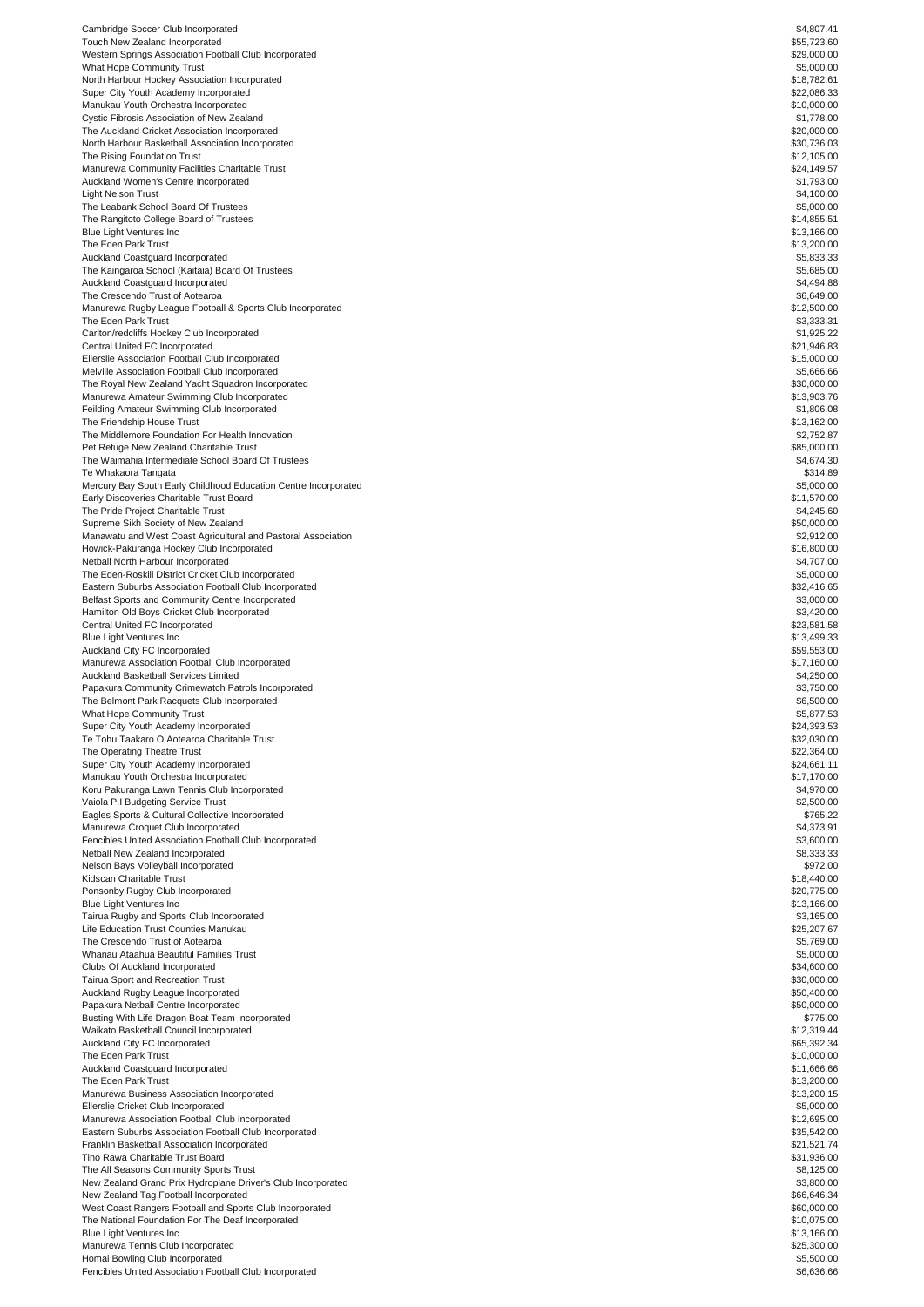| Squash Waikato Incorporated                                                                               | \$3,725.13                 |
|-----------------------------------------------------------------------------------------------------------|----------------------------|
| Indian Association (Manukau) New Zealand Incorporated                                                     | \$13,650.00                |
| Hautapu Sports And Recreation Club (Incorporated)<br>Mana Majors Sports Club                              | \$9,256.00<br>\$3.641.31   |
| Hunua Bowling Club Incorporated                                                                           | \$3,765.21                 |
| Counties Manukau Maori Rugby League, Culture And Sports Association Incorporated                          | \$10,923.00                |
| Counties Manukau Kirikiti Association Incorporated                                                        | \$9,000.00                 |
| Kidscan Charitable Trust                                                                                  | \$26,414.53                |
| Ngaruawahia United Association Football Club Incorporated<br><b>What Hope Community Trust</b>             | \$5,000.00<br>\$6,605.00   |
| Manurewa Rugby Football Club Incorporated                                                                 | \$15,000.00                |
| Hamilton Yacht Club Incorporated                                                                          | \$13,780.87                |
| The Eden Park Trust<br>Papatoetoe Cricket Club Incorporated                                               | \$13,200.00<br>\$2,720.87  |
| Piha Surf Life Saving Club Incorporated                                                                   | \$9,806.08                 |
| Ronald McDonald House Charities New Zealand Trust                                                         | \$10,000.00                |
| Papatoetoe Association Football Club Incorporated                                                         | \$10,144.14                |
| Eastern Suburbs Association Football Club Incorporated<br>Manawatu Access Radio Charitable Trust          | \$35,158.33<br>\$1,369.36  |
| Seabrook Mckenzie Trust For Specific Learning Disabilities                                                | \$1,880.00                 |
| Swimming New Zealand Incorporated                                                                         | \$20,000.00                |
| Auckland Coastguard Incorporated<br>Ellerslie Association Football Club Incorporated                      | \$11,666.00<br>\$35,000.00 |
| Maori Basketball New Zealand Incorporated                                                                 | \$12,959.00                |
| Grammar Tec Rugby Club Incorporated                                                                       | \$12,000.00                |
| Papatoetoe Rugby Football Club Incorporated<br><b>Blue Light Ventures Inc</b>                             | \$10,000.00<br>\$13,499.33 |
| F C Nelson Incorporated                                                                                   | \$4,692.00                 |
| Suburbs Rugby Football Club Incorporated                                                                  | \$22,436.00                |
| Clendon United Association Football Club Incorporated                                                     | \$615.00                   |
| Auckland Rugby League Incorporated<br>The Belmont Park Racquets Club Incorporated                         | \$50,400.00<br>\$2,730.00  |
| <b>BMX New Zealand Incorporated</b>                                                                       | \$5,854.00                 |
| Surf Life Saving Northern Region Incorporated                                                             | \$9,230.00                 |
| Conifer Grove Netball Club<br>New Zealand Sailing Trust Board                                             | \$26,789.74<br>\$23,405.70 |
| <b>Blue Light Ventures Inc</b>                                                                            | \$13,166.00                |
| Tairua Surf Life Saving Club Incorporated                                                                 | \$16,500.00                |
| Pet Refuge New Zealand Charitable Trust<br>Taupiri Rugby Football Club Incorporated                       | \$50,000.00<br>\$15,549.31 |
| The Operating Theatre Trust                                                                               | \$14,722.50                |
| Super City Youth Academy Incorporated                                                                     | \$18,336.33                |
| Central United FC Incorporated<br>Auckland City FC Incorporated                                           | \$34,996.83<br>\$78,805.87 |
| Tino Rawa Charitable Trust Board                                                                          | \$20,058.00                |
| The Leamington School Board of Trustees                                                                   | \$10,000.00                |
| Paralympics New Zealand Incorporated                                                                      | \$12,000.00                |
| Auckland Coastguard Incorporated<br>Basketball Pacific Incorporated                                       | \$1,372.38<br>\$20,000.00  |
| North Harbour Basketball Association Incorporated                                                         | \$30,000.00                |
| Fencibles United Association Football Club Incorporated                                                   | \$9,750.00                 |
| Te Whanau Tupu Ngatahi O Aotearoa - Playcentre Aotearoa<br>The Carterton Rugby Football Club Incorporated | \$27,900.00<br>\$2,735.00  |
| The Linwood Avenue School Board of Trustees                                                               | \$5,203.70                 |
| Te Atatu Association Football Sports And Social Club Incorporated                                         | \$8,691.00                 |
| <b>Blue Light Ventures Inc</b>                                                                            | \$13,499.33                |
| Hillcrest United Football Club Incorporated<br>Carlton Croquet Club Incorporated                          | \$3,175.00<br>\$738.26     |
| Canterbury Cricket Association Incorporated                                                               | \$4,400.00                 |
| Atawhai Playcentre                                                                                        | \$5,000.00                 |
| Auckland Sexual Abuse Help Foundation Charitable Trust<br>Touch New Zealand Incorporated                  | \$10,892.80<br>\$16,277.00 |
| Cambridge Soccer Club Incorporated                                                                        | \$8,845.40                 |
| Auckland University Hockey Club Incorporated                                                              | \$6,123.32                 |
| Manurewa Rugby League Football & Sports Club Incorporated<br>The Manurewa South School Board Of Trustees  | \$12,500.00<br>\$9,897.70  |
| Tairua Rugby and Sports Club Incorporated                                                                 | \$2,687.00                 |
| Auckland Paraplegic And Physically Disabled Association Incorporated                                      | \$1,270.34                 |
| Auckland Rugby League Incorporated                                                                        | \$50,600.00                |
| Clubs Of Auckland Incorporated<br>The Rising Foundation Trust                                             | \$12,500.00<br>\$42,974.00 |
| Carterton Kindergarten                                                                                    | \$2,500.00                 |
| Counties Manukau Gymnastics Incorporated                                                                  | \$9,000.00                 |
| Ellerslie Association Football Club Incorporated<br>Wanderers Rugby Football Club Incorporated            | \$15,000.00<br>\$2,472.50  |
| The Friendship House Trust                                                                                | \$13,162.00                |
| Counties Manukau Badminton Assn Incorporated                                                              | \$5,480.00                 |
| Tennis Seniors South Auckland Incorporated                                                                | \$1,600.00                 |
| Te Tohu Taakaro O Aotearoa Charitable Trust<br>New Zealand Punjabi Multimedia Trust Board                 | \$34,699.99<br>\$18,278.41 |
| Eastern Suburbs Association Football Club Incorporated                                                    | \$34,487.96                |
| Belfast Sports and Community Centre Incorporated                                                          | \$3,000.00                 |
| Papakura Community Crimewatch Patrols Incorporated<br>Kidscan Charitable Trust                            | \$3,750.00<br>\$18,150.00  |
| West Hamilton United Football Club Incorporated                                                           | \$13,472.97                |
| The Operating Theatre Trust                                                                               | \$13,578.00                |
| Auckland Wheelchair Rugby Association Incorporated                                                        | \$1,206.62                 |
| Melville Association Football Club Incorporated<br>The All Seasons Community Sports Trust                 | \$16,999.98<br>\$8,125.00  |
| Sailability Auckland                                                                                      | \$2,481.47                 |
| Somerville Hockey Club Incorporated                                                                       | \$5,000.00                 |
| Howick-Pakuranga Hockey Club Incorporated                                                                 | \$18,000.00                |
| Faces Of Movement Performing Arts Competition Society Incorporated                                        | \$2,995.65                 |
| Cambridge Jockey Club Incorporated                                                                        | \$20,000.00                |
| The Eden Park Trust<br>The Rising Foundation Trust                                                        | \$13,200.00<br>\$11,054.00 |
| Manukau New Life Community Trust                                                                          | \$1,212.50                 |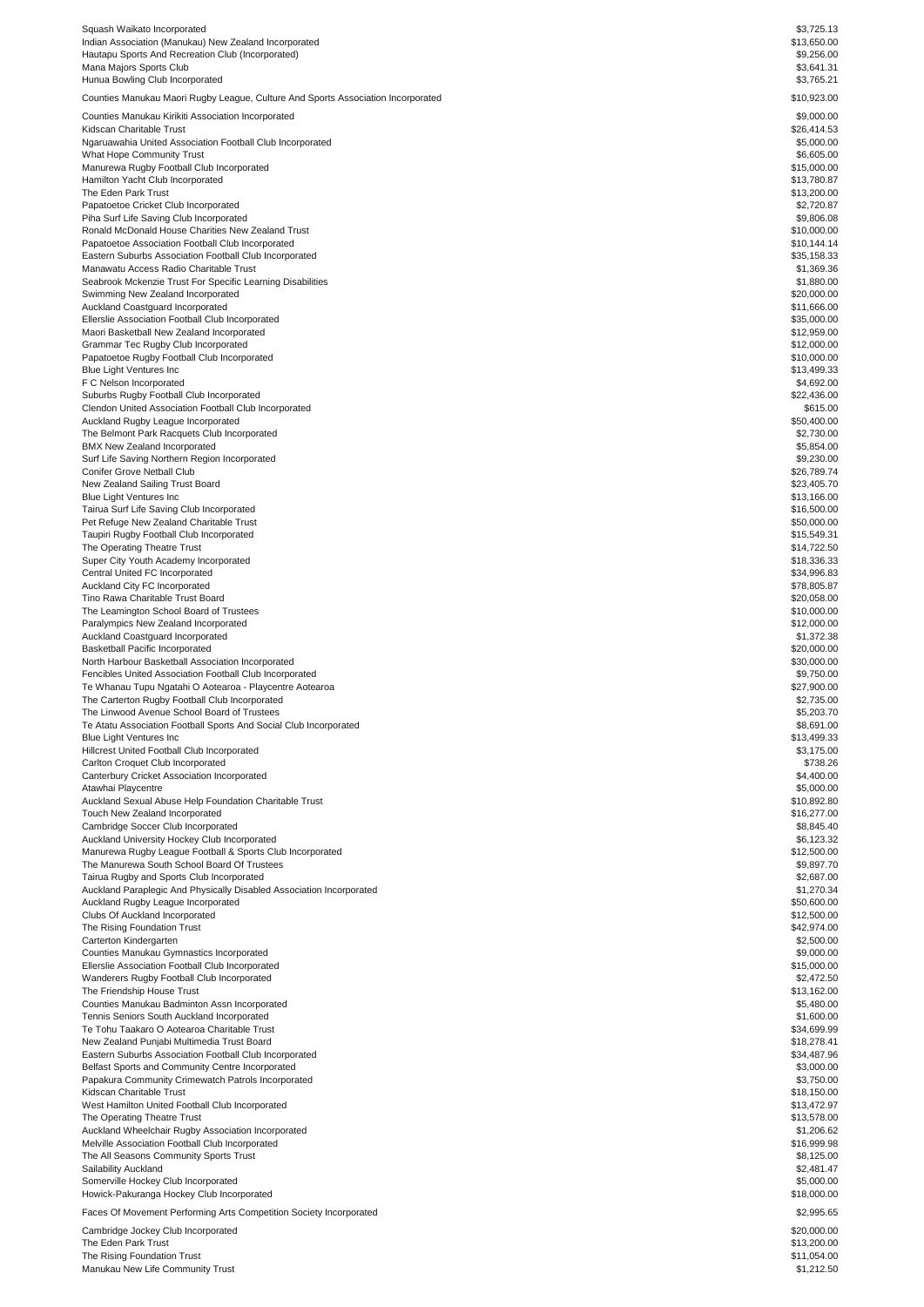| Netball North Harbour Incorporated                                                           | \$5,670.00                 |
|----------------------------------------------------------------------------------------------|----------------------------|
| Auckland City FC Incorporated                                                                | \$53,571.43                |
| Central United FC Incorporated                                                               | \$40,583.61                |
| The Taipa Area School Board Of Trustees                                                      | \$7,262.88                 |
| Super City Youth Academy Incorporated                                                        | \$25,029.99                |
| Basketball Pacific Incorporated<br>Tino Rawa Charitable Trust Board                          | \$10,912.50<br>\$32,359.00 |
| Vaiola P.I Budgeting Service Trust                                                           | \$2,500.00                 |
| Waverley St Kindergarten                                                                     | \$6,922.50                 |
| Western Springs Association Football Club Incorporated                                       | \$14,249.00                |
| Pt Chevalier Rugby League Football Club Incorporated                                         | \$7,964.00                 |
| Auckland Coastguard Incorporated                                                             | \$11,666.00                |
| The Sylvia Park School Board Of Trustees                                                     | \$14,956.93                |
| Knox Home Trust                                                                              | \$4,670.00                 |
| Auckland Rescue Helicopter Trust                                                             | \$2,913.20                 |
| Make a Wish Foundation of New Zealand Trust                                                  | \$4,000.00                 |
| Counties Manukau Rugby Football Union (Incorporated)                                         | \$1,739.55                 |
| Waikato Hunt Incorporated<br>Hohepa Services Limited                                         | \$2,021.20<br>\$31,152.00  |
| The Auckland Grammar School Board Of Trustees                                                | \$3,000.00                 |
| Graeme Dingle Foundation Auckland                                                            | \$10,000.00                |
| Waikato Community Hospice Trust                                                              | \$18,070.00                |
| The Kaingaroa School (Kaitaia) Board Of Trustees                                             | \$10,000.00                |
| South Auckland Rangers Association Football And Sports Club Incorporated                     | \$2,298.15                 |
| Ambury Park Centre Incorporated                                                              | \$9,997.00                 |
| The Glen Taylor School Board Of Trustees                                                     | \$7,237.39                 |
| Auckland Rugby League Incorporated                                                           | \$45,342.30                |
| Blue Light Ventures Inc                                                                      | \$13,166.00                |
| The Eden Park Trust                                                                          | \$10,000.00                |
| Central North Island Kindergarten Trust<br>The Auckland Cricket Association Incorporated     | \$4,558.00<br>\$80,000.00  |
| Suburbs Piako Hockey Club Incorporated                                                       | \$6,804.40                 |
| Manurewa Association Football Club Incorporated                                              | \$17,160.00                |
| Birkdale Primary School                                                                      | \$6,372.15                 |
| Kidscan Charitable Trust                                                                     | \$18,261.00                |
| The Eden Park Trust                                                                          | \$13,200.00                |
| Maori Basketball New Zealand Incorporated                                                    | \$11,692.00                |
| Tairua Rugby and Sports Club Incorporated                                                    | \$1,547.00                 |
| Te Rapa Squash Club Incorporated                                                             | \$4,775.70                 |
| Carlton/redcliffs Hockey Club Incorporated                                                   | \$2,829.00                 |
| What Hope Community Trust                                                                    | \$11,000.00                |
| Auckland Coastguard Incorporated<br>Koru Pakuranga Lawn Tennis Club Incorporated             | \$11,666.00<br>\$77,180.00 |
| Cornwall Districts Cricket And Sports Association Incorporated                               | \$4,300.00                 |
| The Begampura Foundation of New Zealand                                                      | \$28,500.00                |
| Physical Disability Rugby League New Zealand Incorporated                                    | \$1,200.00                 |
| Blue Light Ventures Inc                                                                      | \$13,499.33                |
| Clendon United Association Football Club Incorporated                                        | \$8,201.72                 |
| Freyberg High School                                                                         | \$8,739.61                 |
| National Youth Theatre Company Trust                                                         | \$6,000.00                 |
| Feilding High School                                                                         | \$12,745.49                |
| Tino Rawa Charitable Trust Board                                                             | \$31,336.00                |
| The Scout Association of New Zealand<br>Te Whakaora Tangata                                  | \$20,000.00<br>\$22,524.00 |
| Nelson Hockey Association 1993 Incorporated                                                  | \$9,043.48                 |
| Eagles Sports & Cultural Collective Incorporated                                             | \$2,226.09                 |
| Super City Youth Academy Incorporated                                                        | \$25,029.99                |
| The Oroua Badminton Association Incorporated                                                 | \$1,050.00                 |
| The Massey High School Board Of Trustees                                                     | \$6,225.81                 |
| <b>Feilding Playcentre</b>                                                                   | \$2,065.00                 |
| Cycling New Zealand Incorporated                                                             | \$12,107.00                |
| Waikato Basketball Council Incorporated                                                      | \$15,000.00                |
| Eastern Suburbs Association Football Club Incorporated                                       | \$34,708.31                |
| Central United FC Incorporated                                                               | \$30,913.07                |
| Auckland City FC Incorporated<br>Te Awamutu Squash Rackets Club Incorporated                 | \$53,013.33<br>\$2,995.74  |
| Restored In Motion Trust                                                                     | \$4,000.00                 |
| Fencibles United Association Football Club Incorporated                                      | \$9,955.00                 |
| Pukekohe Intermediate School                                                                 | \$2,000.00                 |
| The Home and Family Society Christchurch Incorporated                                        | \$2,130.00                 |
| The Operating Theatre Trust                                                                  | \$13,578.00                |
| Tasman Volleyball Association Incorporated                                                   | \$2,608.00                 |
| The Belmont Park Racquets Club Incorporated                                                  | \$6,695.00                 |
| Papatoetoe United Football Club Incorporated                                                 | \$28,214.50                |
| Manukau Youth Orchestra Incorporated                                                         | \$10,000.00                |
| Eden Rugby Club Incorporated                                                                 | \$4,883.00                 |
| Hamilton Marist Netball Club<br>No. 3 District Federation of New Zealand Soccer Incorporated | \$3,205.00<br>\$8,552.55   |
| The Glendowie Boating Club Incorporated                                                      | \$5,000.00                 |
| No. 6 District Federation of New Zealand Football Incorporated                               | \$15,000.00                |
| The Crescendo Trust of Aotearoa                                                              | \$11,538.00                |
| Nelson Asthma Society Incorporated                                                           | \$1,219.00                 |
| The Crawshaw School Board Of Trustees                                                        | \$8,081.37                 |
| Galaxy Waikato Touch Club Incorporated                                                       | \$417.40                   |
| Whanau Ataahua Beautiful Families Trust                                                      | \$5,000.00                 |
| North Shore United Association Football Club Incorporated                                    | \$9,100.00                 |
| Netball Wairarapa Incorporated                                                               | \$7,075.00                 |
| Asthma New Zealand Incorporated                                                              | \$4,480.00                 |
| Blue Light Ventures Inc                                                                      | \$13,166.00                |
| Nelson Surf Lifesaving Club Incorporated<br>Franklin Basketball Association Incorporated     | \$6,930.00<br>\$25,385.28  |
| Kidscan Charitable Trust                                                                     | \$18,261.00                |
| Whenua Iti Trust Incorporated                                                                | \$2,500.00                 |
| The Rising Foundation Trust                                                                  | \$24,836.00                |
| Piha Surf Life Saving Club Incorporated                                                      | \$18,333,33                |
| Papatoetoe East Primary School                                                               | \$2,670.00                 |
| <b>BMX New Zealand Incorporated</b>                                                          | \$19,889.00                |
| Hamilton Citizens' Band Incorporated                                                         | \$5,000.00                 |
| Life Education Trust Far North                                                               | \$7,930.00                 |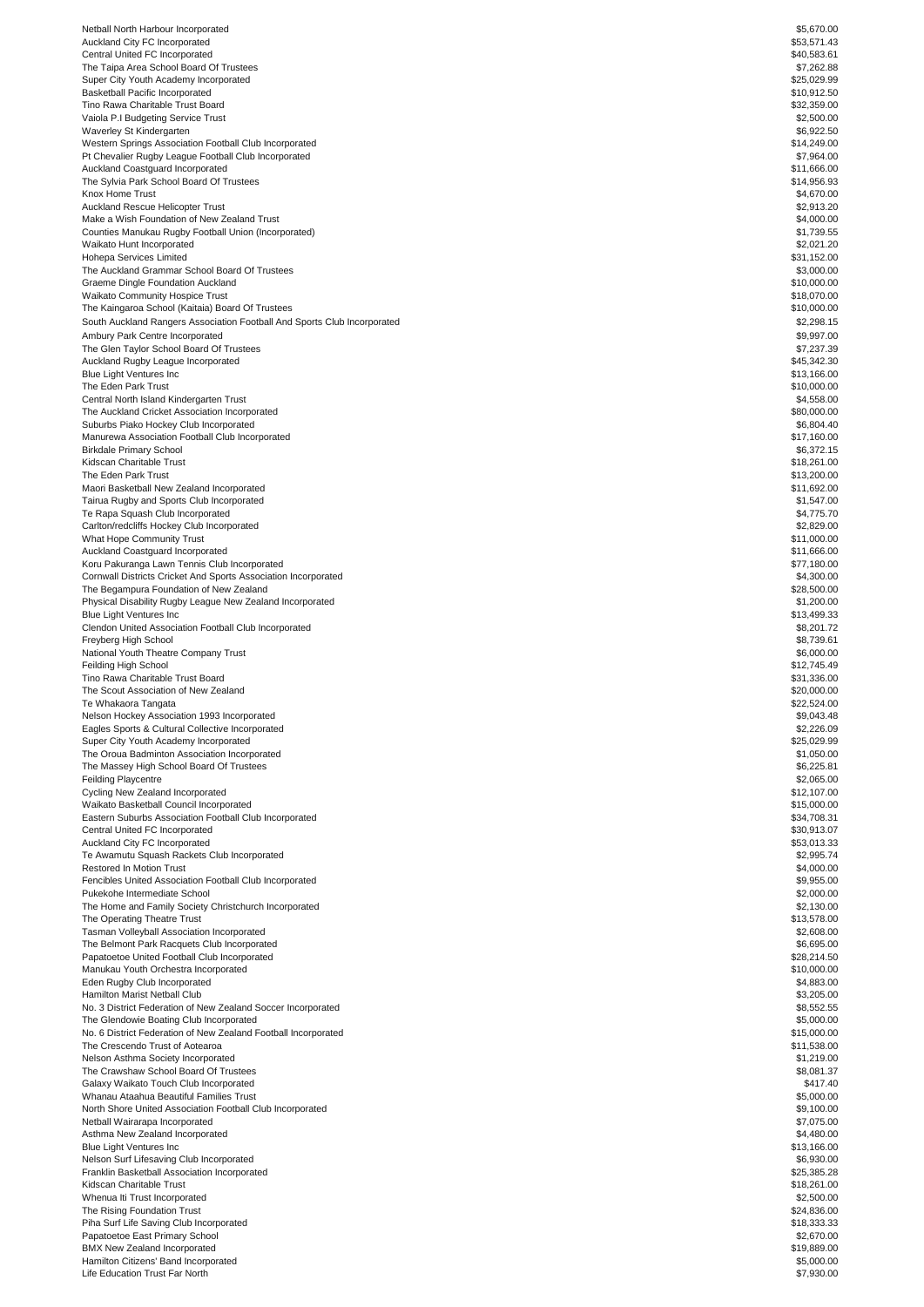| Arorangi Sports Club Association                                                    | \$11,189.00 |
|-------------------------------------------------------------------------------------|-------------|
| Wakeboarding New Zealand Incorporated                                               | \$7,346.09  |
| Counties Manukau Kirikiti Association Incorporated                                  | \$7,800.00  |
| St Francis And Therese Of Point Chevalier Ecclesiastical Goods Trust                | \$17,924.00 |
| New Zealand Choral Federation Incorporated - Auckland                               | \$10,000.00 |
| Auckland Rugby League Incorporated                                                  | \$45,342.00 |
| <b>Torbay Sailing Club Incorporated</b>                                             | \$2,785.38  |
| One Tree Hill College Board Of Trustees                                             | \$4,500.00  |
| The Kuranui College Board of Trustees                                               | \$4,149.00  |
| Manurewa Association Football Club Incorporated                                     | \$25,718.23 |
| The Eden Park Trust                                                                 | \$13,200.00 |
| Canterbury Basketball Association Incorporated                                      | \$6,150.00  |
| The Marist Auckland Water Polo Club Incorporated                                    | \$1,170.00  |
| <b>Blue Light Ventures Inc</b>                                                      | \$13,499.33 |
| Auckland University Rugby Football Club Incorporated                                | \$1,850.00  |
| Auckland Women's Centre Incorporated                                                | \$2,882.80  |
| Howick Volunteer Coastquard Incorporated                                            | \$19,156.25 |
| Auckland Ice Hockey Association Incorporated                                        | \$8,520.00  |
| North Harbour Basketball Association Incorporated                                   | \$45,000.00 |
|                                                                                     |             |
| Kidscan Charitable Trust                                                            | \$52,988.69 |
| Auckland Coastguard Incorporated                                                    | \$11,666.00 |
| Manukau Rovers Rugby Football Club Incorporated                                     | \$4,000.00  |
| The Oroua Badminton Association Incorporated                                        | \$850.00    |
| <b>Blue Light Ventures Inc</b>                                                      | \$13,166.00 |
| The Oroua Badminton Association Incorporated                                        | \$850.00    |
| Nelsun City Underwater Hockey Club Incorporated                                     | \$5,000.00  |
| Manurewa Rugby Football Club Incorporated                                           | \$15,000.00 |
| Dementia Auckland Charitable Trust                                                  | \$2,789.32  |
| Auckland City FC Incorporated                                                       | \$48,183.33 |
| Central United FC Incorporated                                                      | \$50,437.23 |
| The Operating Theatre Trust                                                         | \$16,522.50 |
| Special Olympics Upper North Island Regional Council                                | \$6,250.43  |
| Eastern Suburbs Association Football Club Incorporated                              | \$35,041.66 |
| Hockey New Zealand Incorporated                                                     | \$60,000.00 |
| <b>NZSAS Trust</b>                                                                  | \$14,500.00 |
|                                                                                     |             |
| Cambridge Jockey Club Incorporated                                                  | \$20,000.00 |
| Counties Manukau Maori Rugby League, Culture And Sports Association Incorporated    | \$4,539.13  |
|                                                                                     |             |
| Super City Youth Academy Incorporated                                               | \$24,529.99 |
| Tino Rawa Charitable Trust Board                                                    | \$20,470.00 |
| Auckland Philharmonia Trust                                                         | \$50,100.00 |
| Hibiscus Coast Basketball Association Incorporated                                  | \$33,807.60 |
| Netball North Harbour Incorporated                                                  | \$3,086.37  |
| Manawatu Rugby Union Incorporated                                                   | \$6,628.00  |
| Waikato Basketball Council Incorporated                                             | \$16,000.00 |
| Grammar Tec Rugby Club Incorporated                                                 | \$3,006.10  |
| Dawson School Board of Trustees                                                     | \$50,000.00 |
| Western Springs Association Football Club Incorporated                              | \$12,000.00 |
|                                                                                     | \$20,000.00 |
| Auckland Hockey Association Incorporated                                            |             |
| St Paul's College (Ponsonby) Board of Trustees                                      | \$2,574.02  |
| Fencibles United Association Football Club Incorporated                             | \$9,750.00  |
| Ngati Umutahi Rugby League Sports & Cultural Incorporated                           | \$14,034.78 |
| <b>Blue Light Ventures Inc</b>                                                      | \$13,499.33 |
| Special Olympics Auckland                                                           | \$6,570.00  |
| Nelson Netball Centre Incorporated                                                  | \$12,204.00 |
| Homai Bowling Club Incorporated                                                     | \$8,750.00  |
| F C Nelson Incorporated                                                             | \$4,226.08  |
| Tairua Rugby and Sports Club Incorporated                                           | \$6,555.00  |
| The Eden Park Trust                                                                 | \$13,200.00 |
| Waiheke Surf Club Incorporated                                                      | \$4,990.00  |
| Fraser Tech Netball Club Incorporated                                               | \$3,632.38  |
| The Leabank School Board Of Trustees                                                | \$19,716.48 |
|                                                                                     | \$13,499.33 |
| <b>Blue Light Ventures Inc</b>                                                      |             |
| Counties Manukau Masters Swimming Club Incorporated                                 | \$490.97    |
| What Hope Community Trust                                                           | \$7,500.00  |
| Recreate NZ                                                                         | \$3,869.35  |
| Special Olympics Howick-Pakuranga                                                   | \$10,000.00 |
| Ponsonby Rugby Club Incorporated                                                    | \$9,525.00  |
| Counties-Manukau Sports Foundation                                                  | \$1,760.00  |
| Weymouth Cricket And Sports Club Incorporated                                       | \$13,150.00 |
| Manurewa Croquet Club Incorporated                                                  | \$2,308.00  |
| Ferrymead Bays Soccer Incorporated                                                  | \$9,995.65  |
| Kidscan Charitable Trust                                                            | \$25,347.50 |
| Hamilton Christmas Charitable Trust                                                 | \$4,000.00  |
| Auckland Rugby League Incorporated                                                  | \$46,000.00 |
| Belfast Sports and Community Centre Incorporated                                    | \$3,000.00  |
| Gymnastics Nelson Incorporated                                                      | \$6,456.52  |
| Carers New Zealand                                                                  | \$17,500.00 |
| Counties Manukau Hockey Association Incorporated                                    | \$7,343.48  |
|                                                                                     |             |
| New Zealand School Cycling Association Incorporated                                 | \$5,863.50  |
| Kidscan Charitable Trust                                                            | \$18,261.00 |
| Ellerslie Association Football Club Incorporated                                    | \$15,000.00 |
| The Friendship House Trust                                                          | \$13,162.00 |
| St Mary's College Board Of Trustees (Ponsonby)                                      | \$3,354.00  |
| The Royal New Zealand Society For the Prevention of Cruelty to Animals Incorporated | \$5,040.00  |
|                                                                                     |             |
| Netball North Harbour Incorporated                                                  | \$4,871.00  |
| Papakura Community Crimewatch Patrols Incorporated                                  | \$3,750.00  |
| Blue Light Ventures Inc                                                             | \$13,166.00 |
| Wandersearch Auckland Charitable Trust                                              | \$1,350.00  |
| Pacific Music Awards Trust                                                          | \$35,000.00 |
| Manurewa Rugby League Football & Sports Club Incorporated                           | \$12,500.00 |
| Pakuranga Tennis Club Incorporated                                                  | \$3,900.00  |
| The Auckland Table Tennis Association Incorporated                                  | \$5,000.00  |
| Howick-Pakuranga Hockey Club Incorporated                                           | \$14,640.00 |
|                                                                                     |             |
| Ccs Disability Action Nelson Marlborough Incorporated                               | \$740.00    |
| Eastern Suburbs Association Football Club Incorporated                              | \$33,808.31 |
| Pt Chevalier Rugby League Football Club Incorporated                                | \$3,600.00  |
| Auckland Coastguard Incorporated                                                    | \$11,666.00 |